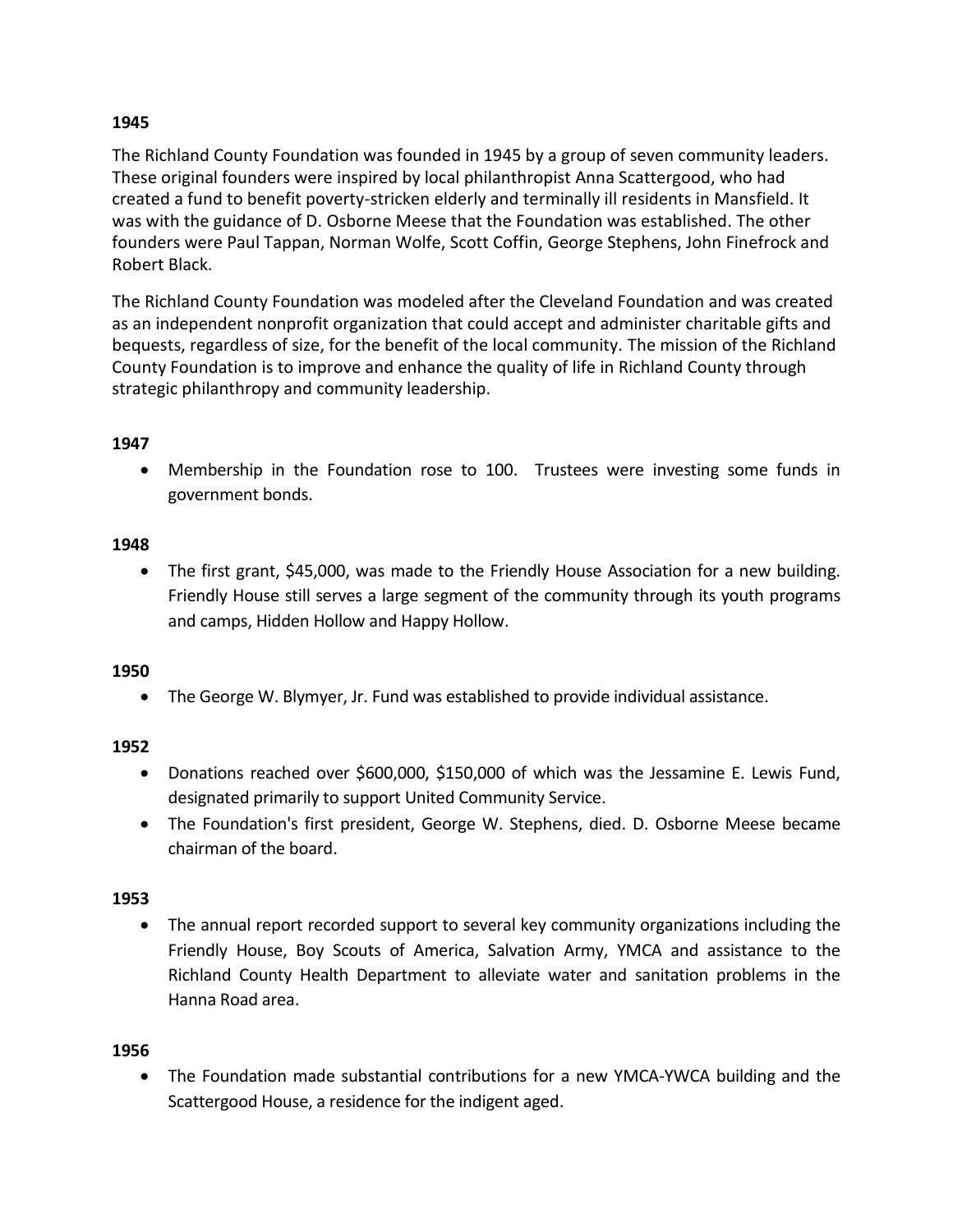- Mary Brinkerhoff Gilbert became the first woman trustee.
- The Board approved \$37.50 per month for office space in the Meese Agency, 405 Farmers Bank Building, \$30 per month to Betty Crawford for part-time secretarial services, and \$40 to D. Osborne Meese in the new post of executive director.

### **1958**

• A Tappan scholarship fund was established at Case Institute of Technology (now Case Western Reserve University).

### **1959**

- April 2, D. Osborne Meese, considered to be the primary force and inspiration for the Foundation, died.
- Twelve scholarship applications were received by the Scholarship Committee which was authorized to award up to \$8,000.
- Betty Crawford was given the title of assistant secretary and became a full-time employee.

# **1961**

• The Foundation moved to an office on Marion Avenue with its own telephone.

### **1962**

- The board awarded \$24,600 in scholarships from the Nell and Louis Olson Funds and the S. N. and Ada Ford Fund.
- A grant was awarded to start the Family Service Agency which today is a part of The Center for Individual and Family Services.

# **1964**

- The Foundation participated in the start of the Ohio State University Mansfield branch by holding options on 530 acres of land for the new campus.
- The Olson and Ford funds granted \$40,000 in scholarships to 84 students.

# **1965**

• A first donation was received from a former scholarship recipient.

### **1966**

• In its first 20 years, the Foundation received more than \$2 million in gifts.

### **1968**

• Foundation assets exceeded \$1.5 million.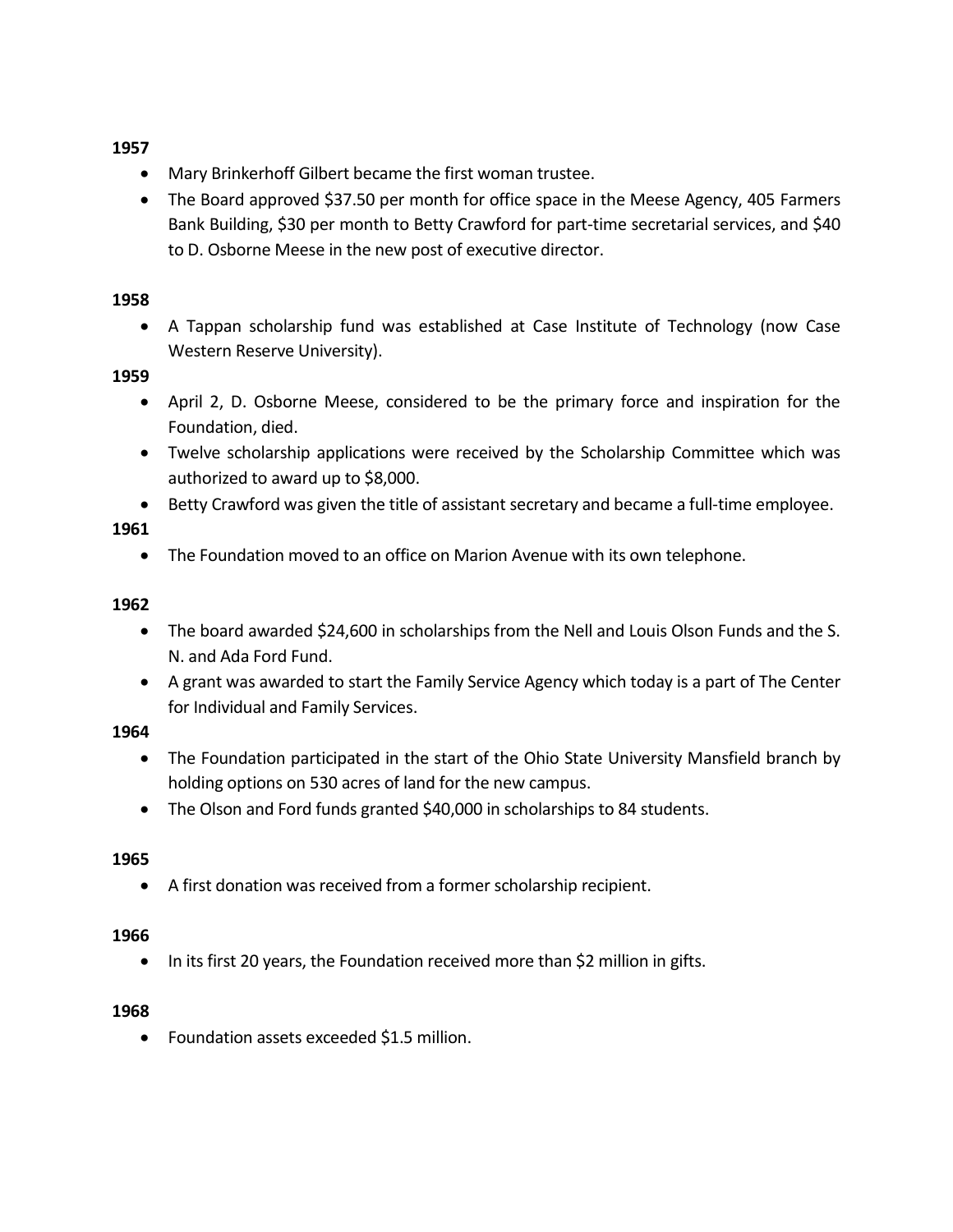- Two former private foundations, the J. C. Gorman Fund and the Donald S. Black Philanthropic Fund, were established at the Foundation.
- A grant was made to The Store, a new organization that supplied clothes to needy school children.
- The Foundation accepted the deed from the Robert, Donald and Roger Black families for the (former) Sears Building on the Square and held title to the property until the Richland Community Service Center obtained its tax-exempt status to house nonprofit public agencies.

### **1973**

• Sarah Barker Thomas, daughter of a freed slave and a graduate of Oberlin College, left her estate to the Foundation "To assist needy negro children to obtain an education, provided, however, that they are willing to work and to assist themselves; and to provide for the care, maintenance and assistance of needy, elderly negro men and women."

#### **1974**

• In the early morning hours of April 8, fire destroyed the Foundation office at 24 North Mulberry Street. Many records were either damaged or ruined. The Stander family donated new office space in the Park Building.

### **1975**

• The Charles R. Underhill Trust, established at Cleveland Trust, provided income to the Foundation for discretionary purposes. At the time, this was the largest fund to benefit the Foundation.

### **1976**

- Gifts for the year totaled \$1.25 million and grants awarded were \$214, 000.
- Assets were \$3.4 million.

#### **1977**

• The board awarded \$36,000 in scholarships. The largest gift to date, \$2 million, was received from the estate of Robert Sturges, a former Mansfield resident.

#### **1978**

• Assets of the Foundation reached \$5 million.

#### **1979**

• The Board of Trustees awarded Mansfield Memorial Homes a \$550,000 grant from the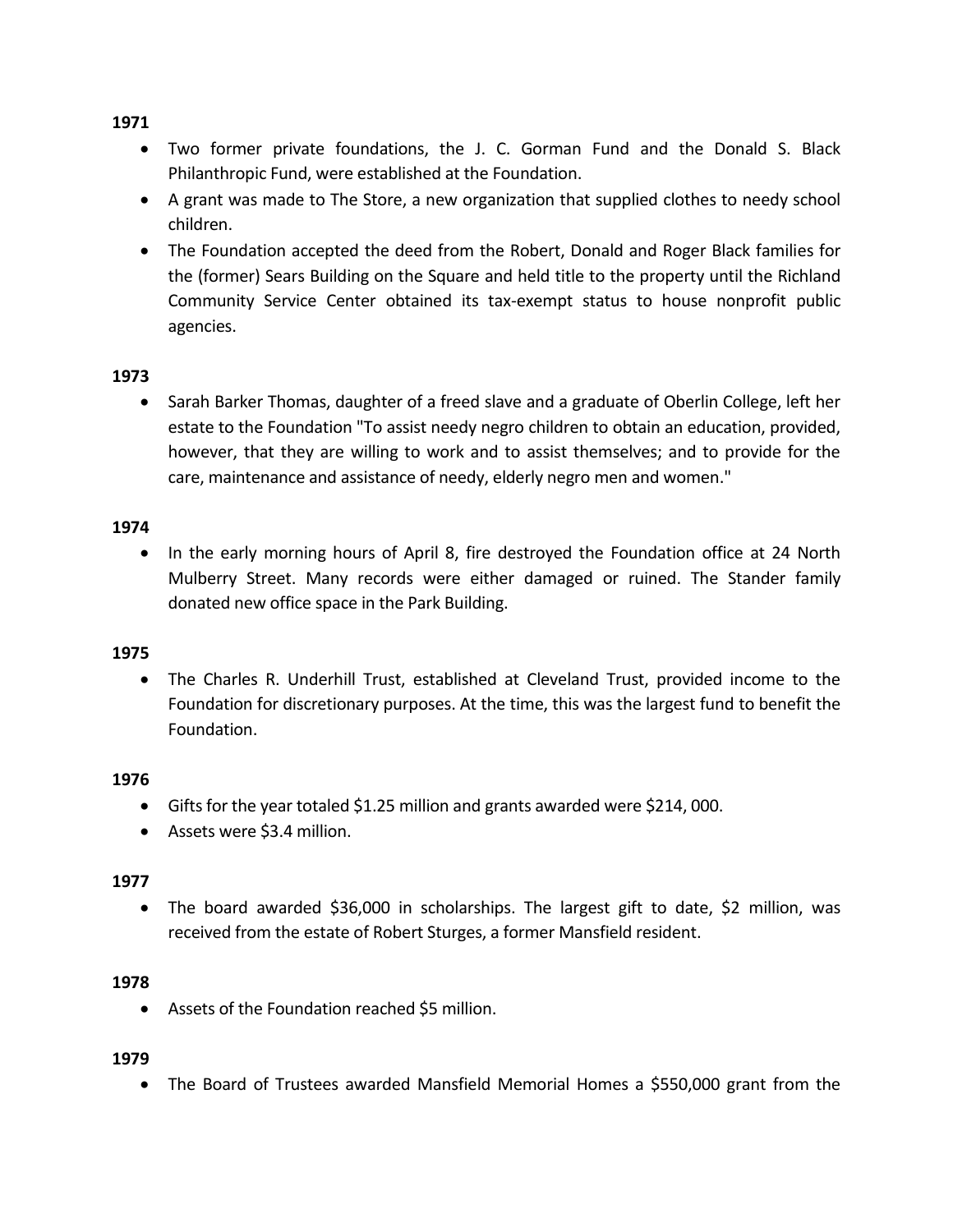Robert and Mary Mead Sturges Fund to help finance rehabilitation and capital improvements at the Geriatric Center.

### **1981**

- A survey conducted by the Foundation revealed the number one concern in the community was employment followed by law enforcement and scholarships.
- Since the scholarship program began in 1959 over \$2.4 million was awarded.

### **1984**

• A series of grants from 1984 through 1987 contributed to the initial modernization of the Renaissance Theatre.

### **1985-86**

• Major grants were made to expand Mansfield General Hospital and a grant from the Rhea Stambaugh Fund to the Mansfield-Richland County Public Library to build the Plymouth branch.

### **1988**

• Gifts to the Foundation were transferred to Richland Carrousel Park.

# **1991**

- A staff and board retreat resulted in a new mission statement and a pro-active stance toward fund development and enhancing public awareness of the Foundation.
- The Development Committee set a goal to reach \$50 million in assets by 2000.
- The Fellows Program was introduced.
- The Foundation moved to more accessible offices in the Walnut Building.

### **1992**

- Betty Jean Crawford, the Foundation's first full-time secretary, later executive director, retired after 37 years of service. Karen M. Benningfield was hired as President.
- The casework for individual assistance became more complex. A grant was made to Catholic Charities to manage individual assistance.

### **1993**

• The Plymouth Area Historical Society Fund was created to provide funds for the Plymouth Historical Museum, later named the "Heritage Center of Plymouth." Eleanor Searle McCollum, a Plymouth native, provided a matching grant.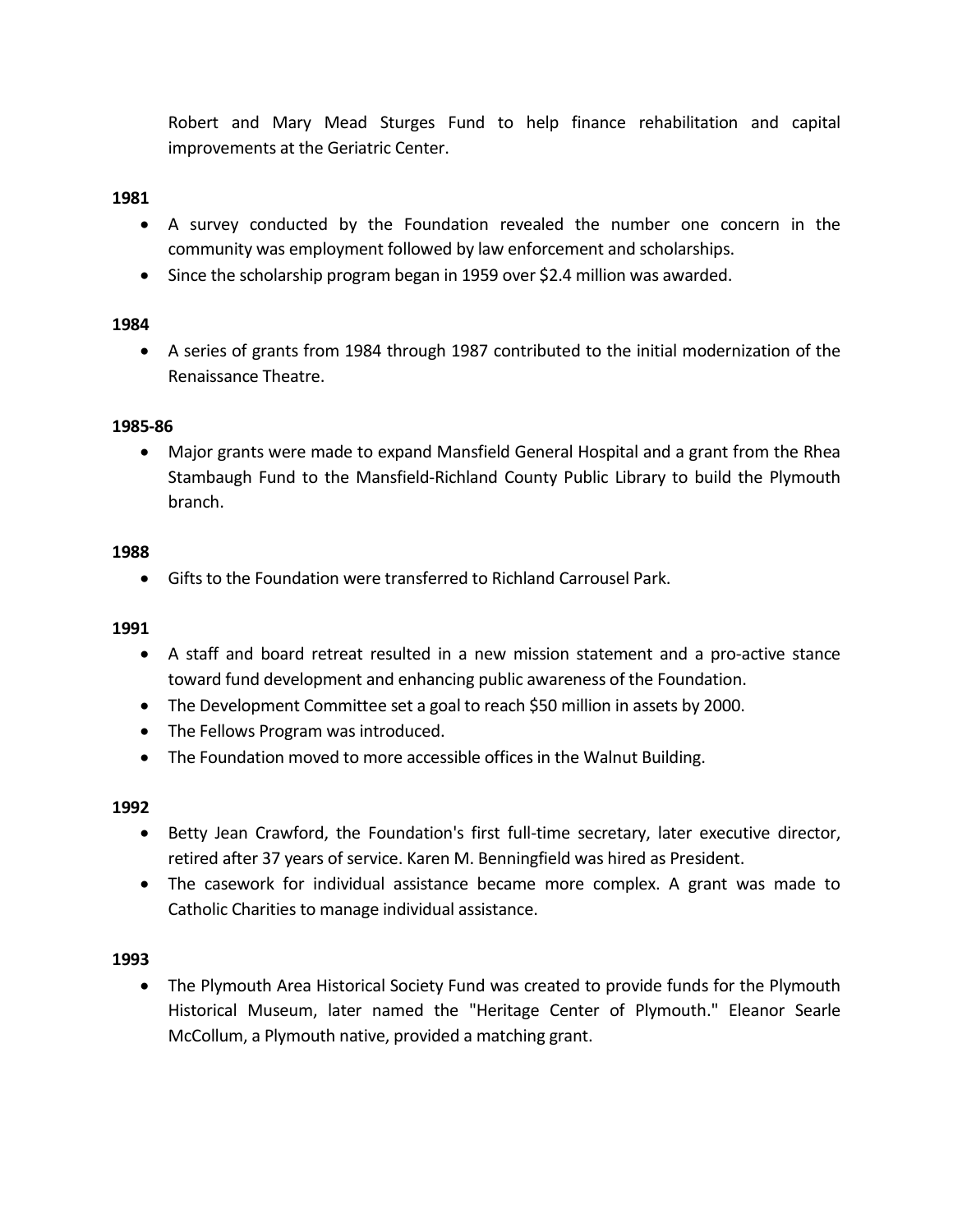- Pamela H. Siegenthaler was named president of the Foundation.
- The first grants from the Paul R. Tappan Fund were awarded to Ashland University and Ohio State University for projects to make local industry more competitive internationally.
- "Summertime Kids" program provided grants to nine agencies which provided activities for about 780 children.
- The Ohio Brass Foundation was transferred into the Foundation and became the Kingwood Center Fund.

### **1995**

- The Richland County Foundation celebrated 50 years.
- Total assets grew to \$30.7 million while grants exceeded \$1.3 million.

### **1998**

- Assets of the Foundation reached \$50 million.
- The Community Health Access Project received a grant to conduct a need's assessment study, the creation of local partnerships for data collection and an impact analysis. The purpose of the program was to develop a long-term sustainable health care program to work with pregnant mothers and their children up to three years of age.
- The Richland Academy was awarded a multi-year grant for the Arts and Science Discovery Center in downtown Mansfield.

### **1999**

- The Mansfield Area Y received a grant from the unrestricted fund of Robert P. and Mary Mead Sturges to assist in the construction of a new facility.
- Nearly 225 Richland County full-time students received scholarships to attend the college of their choice.
- A Foundation survey found the highest areas of need were children, families, and youth as well as education.

- The Legacy Society was established by the Board of Trustees to recognize benefactors who made plans to leave a gift to the Foundation in their estate plans.
- The Board of Trustees made a series of grants to key after school programs throughout the county including to the new Mansfield Area Y for a childcare facility and teen room. Other grants were given to the Bellville Presbyterian Church for a full-time latchkey director, Big Brothers Big Sisters for a case manager and program support and to the Culliver Reading Center for a program instructor.
- Significant grants were awarded to provide environmental education at Gorman Nature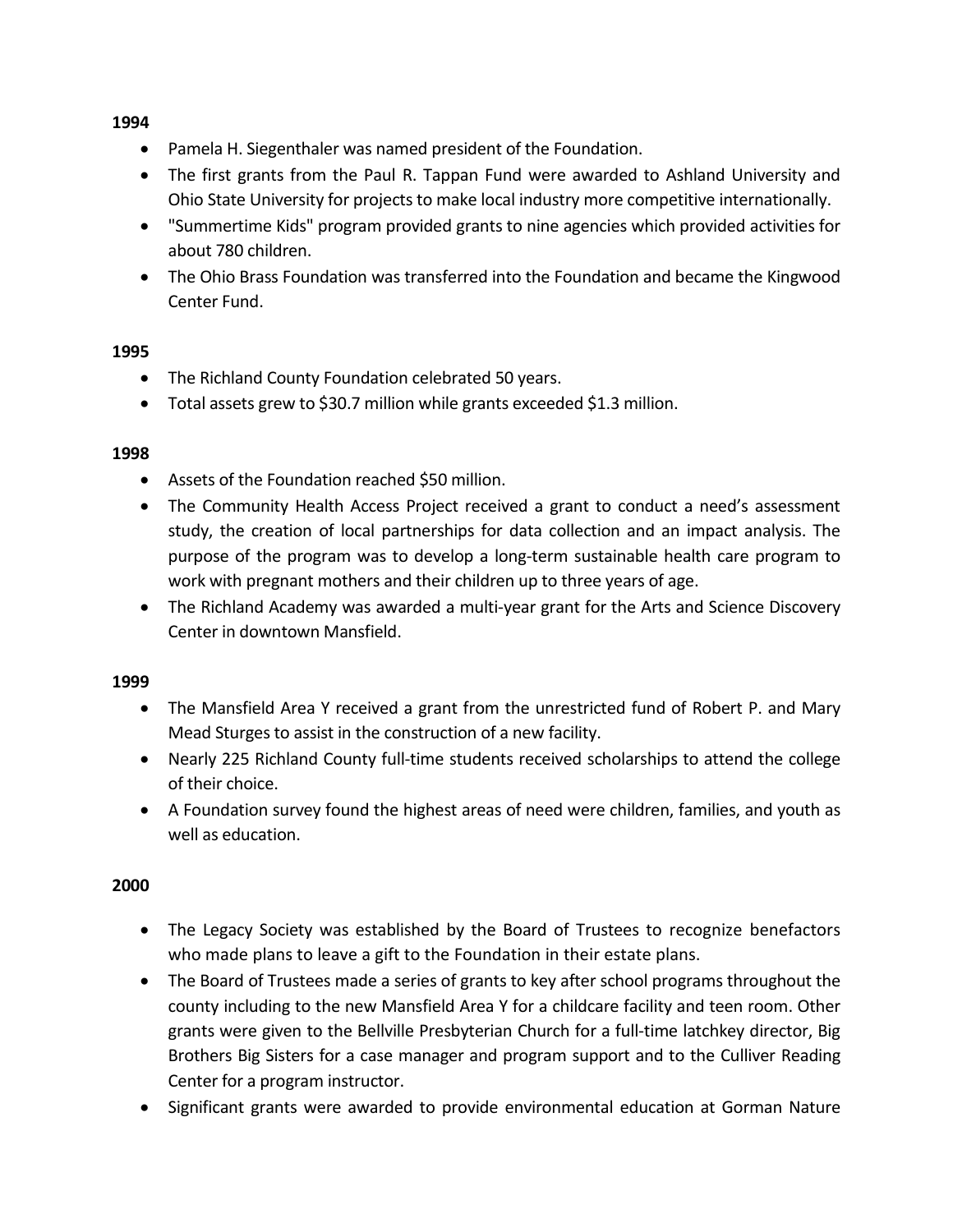Center, Malabar Farm Foundation, Ohio Bird Sanctuary, Johnny Appleseed Heritage Center, Richland Rural Life Center, Shelby City Schools' Dowds Elementary, North Central Ohio Land Conservancy, and Mohican School in the Out-of-Doors Inc.

# **2001**

- Despite a difficult economy for financial investments, the Foundation awarded \$2.0 million in grants.
- Adopted and supported the National Standards for Community Foundations.
- The Board of Trustees committed \$400,000, over five years to the North Central State College Advanced Technology Training Center.

# **2002**

- The Foundation awarded 329 scholarships worth a total of \$321,000. These numbers set new records for both the total number awarded and the total value of those awards.
- MedCentral Health System received a \$450,000 grant for *A Healthy Investment Campaign.*

# **2004**

- The Foundation celebrated 60 years of grantmaking.
- Third Street Family Health Services received a \$100,000 grant for their capital campaign to increase facilities for health and dental services.

# **2005**

• The Foundation collaborated with a variety of funders to restore the historic North Lake Park.

# **2006**

• Shelby Senior Citizens Center Inc. received a grant for \$50,000 to complete the construction of the new Senior Center. The total cost was \$600,000.

# **2007**

• Renaissance Performing Arts received a \$250,000 grant for its capital campaign to renovate and expand the theatre, as part of a \$3.89 million construction project.

# **2008**

• Rehabilitation Service of North Central Ohio received a \$350,000 grant for the Rehab Renewal Campaign. The grant was made as part of a \$3.6 million campaign to restore and make vital repairs to the facility on Sterkel Blvd.

# **2009**

• Ohio Bird Sanctuary received \$33,000 toward a land acquisition. The grant will provide the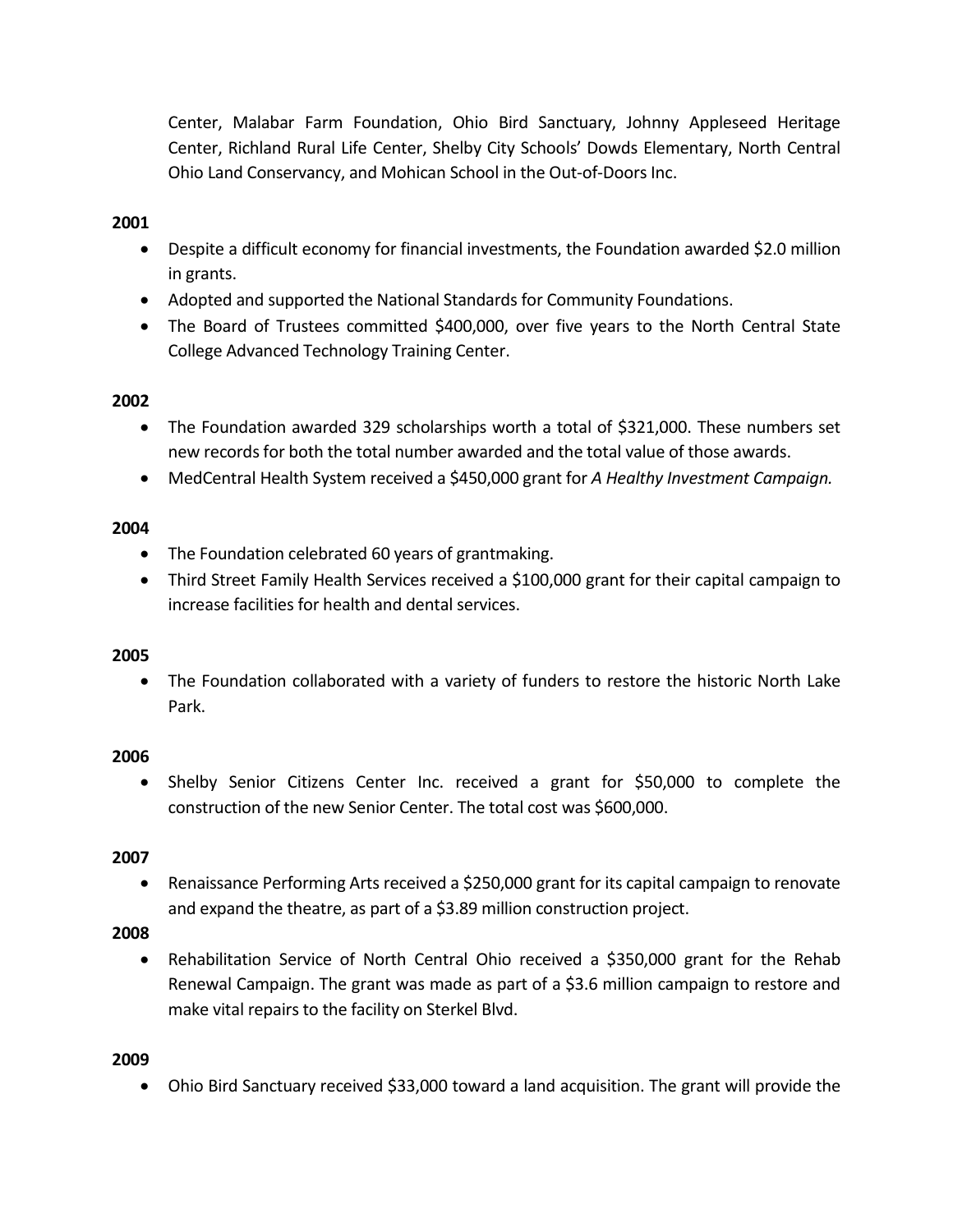final funds needed to purchase 67 acres of Camp Avery Hand.

- Grants were made from unrestricted and donor-advised funds to the City of Mansfield to operate the public swimming pools for the summer.
- Third Street Health System received a grant to equip a mobile dental van to serve low income children in rural areas of Richland County.
- Mansfield Cancer Foundation received a grant to provide emergency financial assistance to clients suffering from cancer.

# **2010**

- The Foundation celebrated its  $65<sup>th</sup>$  anniversary.
- North Central State College Foundation received a multi-year grant of up to \$500,000 for its Opening Doors Capital Campaign.
- Mid-Ohio Educational Services Center SPARC received a grant of \$100,000 to be paid over three years. SPARC "Succeed and Prosper through Education–Ashland, Richland and Crawford" was a 10-year education initiative focusing on increasing educational attainment from Pre-K through grade 12.

# **2011**

- Bradford S. Groves was named president of the Foundation.
- The Foundation awarded a grant of \$210,000 from unrestricted and donor-advised funds to the Ashland University College of Nursing capital campaign.

# **2012**

- Assets exceed \$100 million
- City of Mansfield/City of Mansfield Moving Forward Demolition /\$50,000
- Area Agency on Aging/Hawkins Corner Renovation/\$50,000
- Catholic Charities/Community Emergency Services Program/\$60,000
- The Salvation Army/Comprehensive Emergency Assistance/\$60,000

# **2013**

- Shelby Help Line Ministries received a grant for \$120,000 for its building project.
- Ohio State University Foundation was awarded a grant for its Learning Collaborative Classroom.

- Total grants awarded exceeded \$4.2 million, which included over \$411,000 in scholarships.
- Third Street Family Health Services opened its pediatrics office with the help of a grant.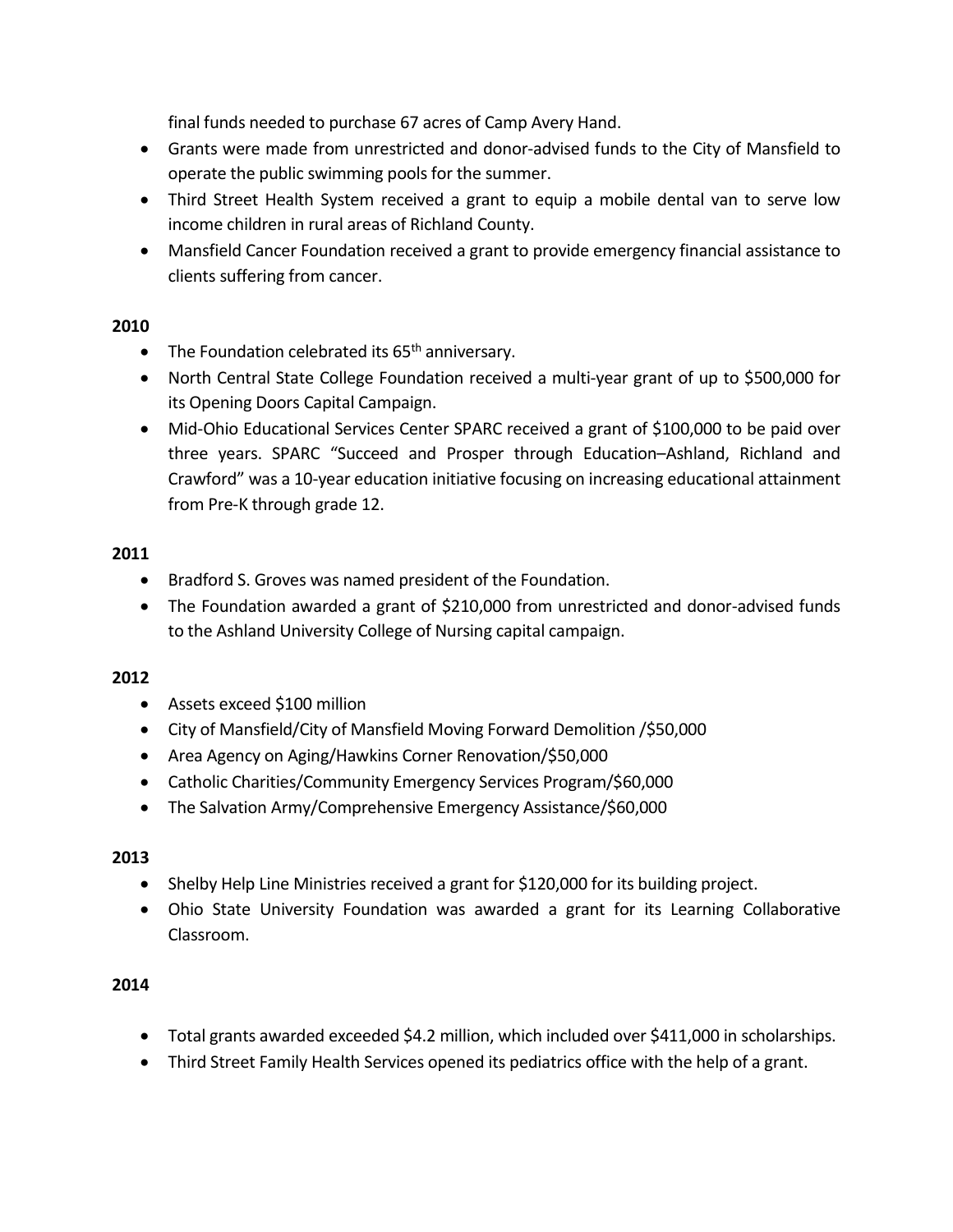- Richland Gives, an online day of giving to benefit Richland County nonprofit organizations, began.
- The first session of Osborne Meese Academy was held. The nonprofit capacity building program was named after the founder of the Foundation.
- The Foundation moved into a permanent home at 181 South Main Street. It was formerly known as the William Ritter house built in 1891.
- The Board approved a 5- year economic development plan that totaled \$1.1million.

# **2016**

- The Women's Fund of the Richland County Foundation celebrated its 20th anniversary and the fund's assets exceeded \$1 million.
- A grant was awarded to make extensive renovations to the Raemelton Therapeutic Center.

# **2017**

- Assets exceed \$150 million
- Blackfork Commons Amphitheatre in Shelby received a grant.
- Grants were made to local high schools to purchase Vex Robotics for STEM education
- A grant was made to help fund the Mansfield Y Splash Pad

# **2018**

- The Mansfield Rising Plan was written by 15 local citizens. It provided a road map of projects and opportunities for partnerships to continue the renaissance of Downtown Mansfield.
- The Foundation awarded \$1 million to Kingwood Center new visitor center.
- A grant was awarded to the Mansfield Art Center to build a new education wing.
- Richland Idea Audition was funded by the foundation. It was a pitch contest that provided prize money to local entrepreneurs.

- Imagination District received a \$1 million dollar grant. It was a collaboration between the Little Buckeye Museum and the Renaissance Theatre.
- The Richland Mental Health Board received a grant to help build an alcohol and drug detox center.
- The Women's Fund of the RCF made its largest grant in history to provide affordable, quality childcare.
- The Mansfield Rising project made progress on upgrading the city's main arteries. Mulberry Street was converted to two-way traffic.